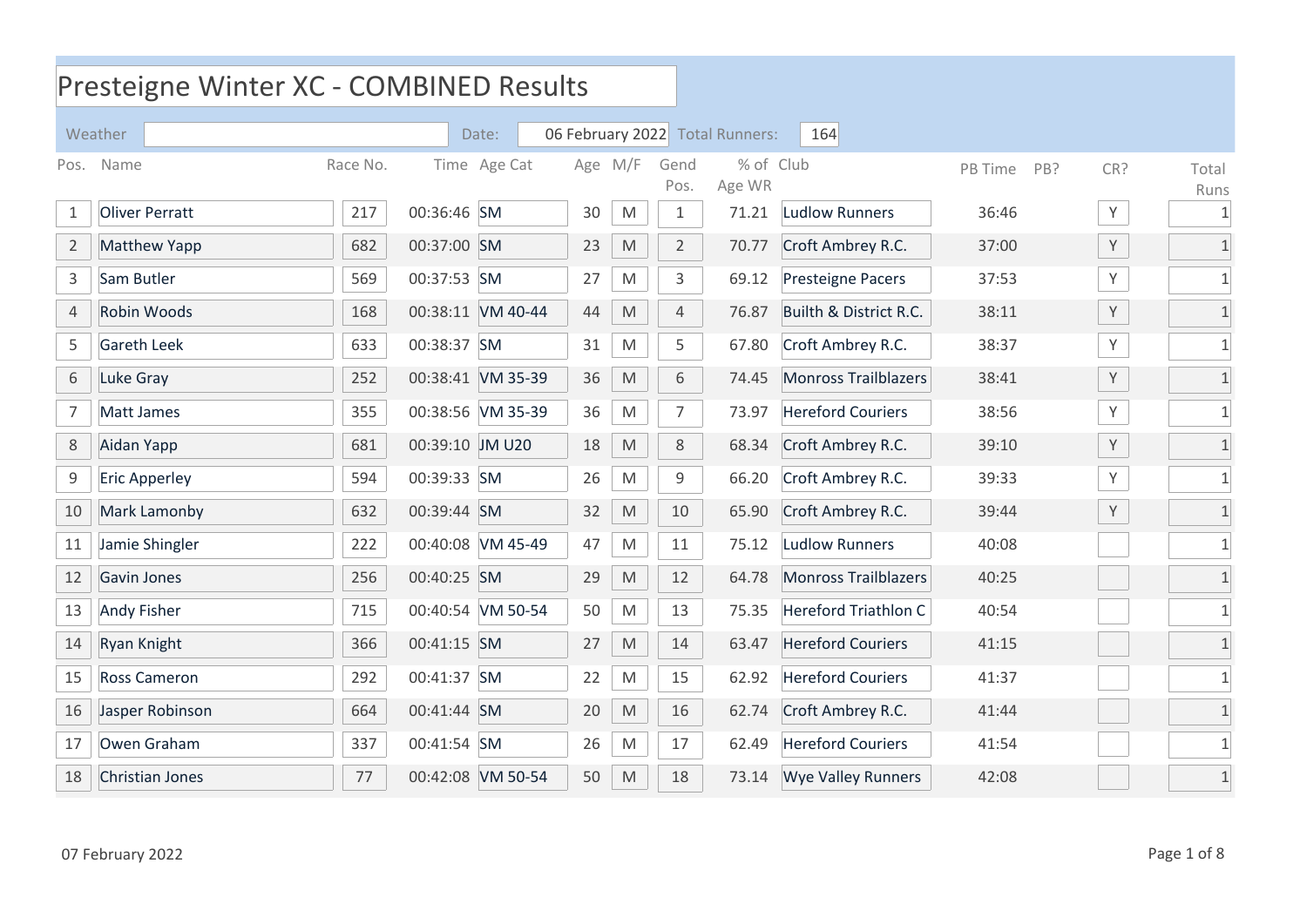| Pos. | Name                   | Race No. |                 | Time Age Cat      |        | Age M/F                                                                                                    | Gend<br>Pos.   | % of Club<br>Age WR |                             | PB Time | PB? | CR? | Total                |
|------|------------------------|----------|-----------------|-------------------|--------|------------------------------------------------------------------------------------------------------------|----------------|---------------------|-----------------------------|---------|-----|-----|----------------------|
| 19   | <b>Ben Skinner</b>     | 425      |                 | 00:42:11 VM 35-39 | 36     | M                                                                                                          | 19             | 68.27               | <b>Hereford Couriers</b>    | 42:11   |     |     | Runs<br>$\mathbf{1}$ |
| 20   | Ryan Lawrence          | 369      | 00:42:21 SM     |                   | $30\,$ | $\mathsf{M}% _{T}=\mathsf{M}_{T}\!\left( a,b\right) ,\ \mathsf{M}_{T}=\mathsf{M}_{T}\!\left( a,b\right) ,$ | 20             | 61.83               | <b>Hereford Couriers</b>    | 42:21   |     |     | $\mathbf 1$          |
| 21   | <b>Richard Bullass</b> | 172      | 00:43:17 SM     |                   | 27     | ${\sf M}$                                                                                                  | 21             | 60.49               | Builth & District R.C.      | 43:17   |     |     | $1\,$                |
| 22   | Harry Woodhouse        | 459      | 00:44:10 SM     |                   | 20     | $\mathsf{M}% _{T}=\mathsf{M}_{T}\!\left( a,b\right) ,\ \mathsf{M}_{T}=\mathsf{M}_{T}\!\left( a,b\right) ,$ | 22             | 59.28               | <b>Hereford Couriers</b>    | 44:10   |     |     | $\overline{1}$       |
| 23   | Peter Koval            | 728      |                 | 00:44:14 VM 35-39 | 38     | M                                                                                                          | 23             | 61.98               | <b>Hereford Triathlon C</b> | 44:14   |     |     | $1\,$                |
| 24   | Donna Morris           | 128      |                 | 00:44:16 VW 35-39 | 38     | $\mathsf F$                                                                                                | $\mathbf{1}$   | 70.48               | Builth & District R.C.      | 44:16   |     |     | $1\,$                |
| 25   | <b>Will Morris</b>     | 277      | 00:44:16 SM     |                   | 26     | M                                                                                                          | 24             | 59.15               | <b>Hereford Couriers</b>    | 44:16   |     |     | $1\,$                |
| 26   | <b>Steven Flowers</b>  | 22       |                 | 00:44:24 VM 35-39 | 38     | M                                                                                                          | 25             | 61.75               | <b>Wye Valley Runners</b>   | 44:24   |     |     | $1\,$                |
| 27   | David Bannister        | 553      |                 | 00:44:57 VM 45-49 | 46     | M                                                                                                          | 26             | 66.63               | Ledbury & District H        | 44:57   |     |     | $1\,$                |
| 28   | <b>Grant Womack</b>    | 678      |                 | 00:45:31 VM 40-44 | 40     | M                                                                                                          | 27             | 61.11               | Croft Ambrey R.C.           | 45:31   |     |     | $1\,$                |
| 29   | <b>Stafford Rees</b>   | 146      |                 | 00:45:50 VM 50-54 | 51     | M                                                                                                          | 28             | 67.67               | Builth & District R.C.      | 45:50   |     |     | $\mathbf 1$          |
| 30   | <b>Mark Radon</b>      | 571      |                 | 00:45:54 VM 40-44 | 40     | M                                                                                                          | 29             | 60.60               | <b>Presteigne Pacers</b>    | 45:54   |     |     | $1\,$                |
| 31   | Haydn O'Reilly         | 134      |                 | 00:46:05 VM 40-44 | 43     | M                                                                                                          | 30             | 62.86               | Builth & District R.C.      | 46:05   |     |     | 1                    |
| 32   | Joe Collins            | 479      | 00:46:18 JM U20 |                   | $17$   | M                                                                                                          | 31             | 58.42               | <b>Hay Hotfooters</b>       | 46:18   |     |     | $\mathbf{1}$         |
| 33   | Thomas Turner          | 90       |                 | 00:46:26 VM 35-39 | 36     | M                                                                                                          | 32             | 62.02               | Builth & District R.C.      | 46:26   |     |     | $\mathbf{1}$         |
| 34   | Simon Norwood          | 647      |                 | 00:46:36 VM 50-54 | 51     | $\mathsf{M}% _{T}=\mathsf{M}_{T}\!\left( a,b\right) ,\ \mathsf{M}_{T}=\mathsf{M}_{T}\!\left( a,b\right) ,$ | 33             | 66.56               | Croft Ambrey R.C.           | 46:36   |     |     | $\mathbf 1$          |
| 35   | <b>Addy Carter</b>     | 297      | 00:46:38 JW U20 |                   | 19     | $\mathsf F$                                                                                                | $\overline{2}$ | 65.26               | <b>Hereford Couriers</b>    | 46:38   |     |     | $1\,$                |
| 36   | <b>Nigel Taylor</b>    | 668      |                 | 00:46:54 VM 55-59 | 55     | $\mathsf{M}% _{T}=\mathsf{M}_{T}\!\left( a,b\right) ,\ \mathsf{M}_{T}=\mathsf{M}_{T}\!\left( a,b\right) ,$ | 34             | 67.95               | Croft Ambrey R.C.           | 46:54   |     |     | $\overline{1}$       |
| 37   | <b>Stuart Austin</b>   | 591      |                 | 00:47:11 VM 55-59 | 56     | M                                                                                                          | 35             | 68.28               | Croft Ambrey R.C.           | 47:11   |     |     | $\mathbf 1$          |
| 38   | George Ware            | 448      | 00:47:12 SM     |                   | 24     | $\mathsf{M}% _{T}=\mathsf{M}_{T}\!\left( a,b\right) ,\ \mathsf{M}_{T}=\mathsf{M}_{T}\!\left( a,b\right) ,$ | 36             | 55.47               | <b>Hereford Couriers</b>    | 47:12   |     |     | $\mathbf 1$          |
| 39   | <b>Gemma Mallett</b>   | 636      |                 | 00:47:39 VW 35-39 | 35     | $\mathsf F$                                                                                                | 3              | 64.81               | Croft Ambrey R.C.           | 47:39   |     |     | $\mathbf{1}$         |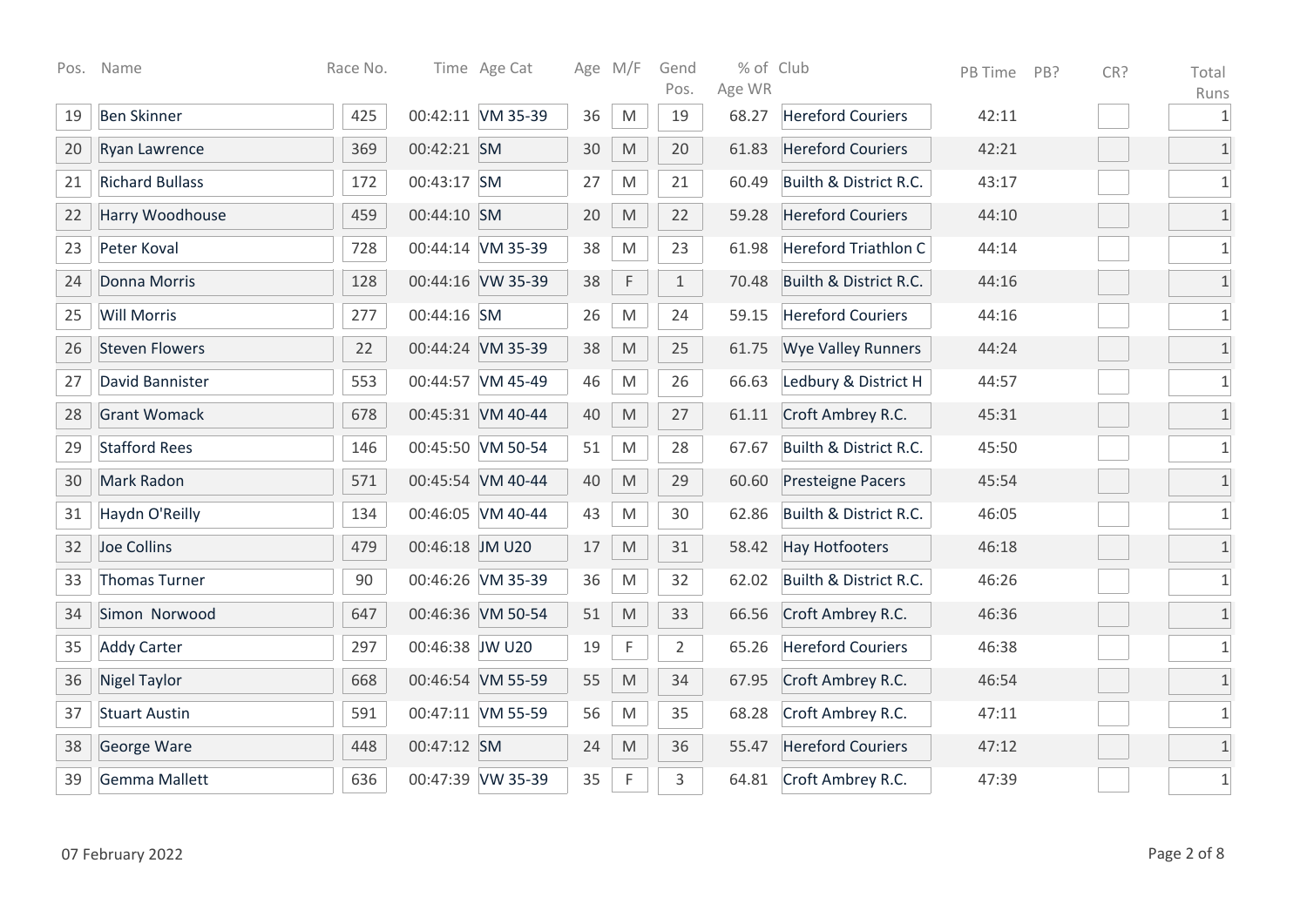| Pos. | Name                     | Race No. |                 | Time Age Cat      |    | Age M/F                                                                                                    | Gend<br>Pos.   | % of Club<br>Age WR |                             | PB Time | PB? | CR? | Total                |
|------|--------------------------|----------|-----------------|-------------------|----|------------------------------------------------------------------------------------------------------------|----------------|---------------------|-----------------------------|---------|-----|-----|----------------------|
| 40   | <b>Martin Carter</b>     | 296      |                 | 00:47:47 VM 55-59 | 56 | M                                                                                                          | 37             | 67.42               | <b>Hereford Couriers</b>    | 47:47   |     |     | Runs<br>$\mathbf{1}$ |
| 41   | Sam Juson                | 630      | 00:47:51 SM     |                   | 23 | M                                                                                                          | 38             | 54.72               | Croft Ambrey R.C.           | 47:51   |     |     | $1\,$                |
| 42   | Charlotte Broadhurst     | 597      | 00:47:59 JW U20 |                   | 17 | $\mathsf F$                                                                                                | $\overline{4}$ | 64.99               | Croft Ambrey R.C.           | 47:59   |     |     | $1\,$                |
| 43   | Douglas Glasgow          | 572      | 00:48:08 SM     |                   | 32 | M                                                                                                          | 39             | 54.40               | Presteigne Pacers           | 48:08   |     |     | $\mathbf{1}$         |
| 44   | <b>Barry Thompson</b>    | 560      |                 | 00:48:08 VM 45-49 | 47 | $\mathsf{M}% _{T}=\mathsf{M}_{T}\!\left( a,b\right) ,\ \mathsf{M}_{T}=\mathsf{M}_{T}\!\left( a,b\right) ,$ | 40             | 62.64               | Ledbury & District H        | 48:08   |     |     | $\mathbf 1$          |
| 45   | <b>Neil Grinnell</b>     | 541      |                 | 00:48:10 VM 45-49 | 45 | M                                                                                                          | 41             | 61.73               | Ledbury & District H        | 48:10   |     |     | $1\,$                |
| 46   | Joanne Rees              | 147      |                 | 00:48:11 VW 45-49 | 47 | $\mathsf F$                                                                                                | 5              | 69.66               | Builth & District R.C.      | 48:11   |     |     | $\overline{1}$       |
| 47   | Dai Harris               | 110      |                 | 00:48:23 VM 35-39 | 37 | M                                                                                                          | 42             | 56.25               | Builth & District R.C.      | 48:23   |     |     | $1\,$                |
| 48   | Laura Lelievre           | 260      | 00:48:25 SW     |                   | 32 | $\mathsf F$                                                                                                | 6              | 60.48               | <b>Monross Trailblazers</b> | 48:25   |     |     | $\mathbf{1}$         |
| 49   | <b>Richard George</b>    | 468      |                 | 00:48:39 VM 55-59 | 55 | M                                                                                                          | 43             | 65.50               | <b>Hereford Couriers</b>    | 48:39   |     |     | 1                    |
| 50   | Paul Mammatt             | 704      |                 | 00:48:43 VM 50-54 | 53 | M                                                                                                          | 44             | 64.52               | <b>Hereford Triathlon C</b> | 48:43   |     |     | $\overline{1}$       |
| 51   | <b>Andy Taylor</b>       | 691      |                 | 00:48:45 VM 45-49 | 49 | M                                                                                                          | 45             | 62.77               | <b>Hereford Triathlon C</b> | 48:45   |     |     | $\mathbf 1$          |
| 52   | <b>Richie Richards</b>   | 463      |                 | 00:48:46 VM 55-59 | 58 | M                                                                                                          | 46             | 67.53               | <b>Hereford Couriers</b>    | 48:46   |     |     | $1\,$                |
| 53   | Mark Dunn                | 29       |                 | 00:48:57 VM 55-59 | 57 | M                                                                                                          | 47             | 66.53               | <b>Wye Valley Runners</b>   | 48:57   |     |     | $\mathbf 1$          |
| 54   | <b>Emma Matthews</b>     | 125      |                 | 00:49:16 VW 35-39 | 36 | $\mathsf F$                                                                                                | $\overline{7}$ | 62.89               | Builth & District R.C.      | 49:16   |     |     | $\overline{1}$       |
| 55   | Laura Tootell            | 65       |                 | 00:49:21 VW 45-49 | 45 | $\mathsf{F}$                                                                                               | 8              | 65.99               | <b>Wye Valley Runners</b>   | 49:21   |     |     | $1\,$                |
| 56   | <b>Steve Goodridge</b>   | 492      |                 | 00:49:23 VM 55-59 | 59 | M                                                                                                          | 48             | 67.43               | <b>Hay Hotfooters</b>       | 49:23   |     |     | $\mathbf 1$          |
| 57   | <b>Kelly Bowen</b>       | 596      |                 | 00:49:24 VW 35-39 | 36 | $\mathsf F$                                                                                                | 9              | 62.72               | Croft Ambrey R.C.           | 49:24   |     |     | $\mathbf{1}$         |
| 58   | David Klotz              | 42       |                 | 00:49:30 VM 40-44 | 40 | ${\sf M}$                                                                                                  | 49             | 56.20               | <b>Wye Valley Runners</b>   | 49:30   |     |     | $\mathbf{1}$         |
| 59   | <b>Eleanor Griffiths</b> | 521      | 00:49:39 SW     |                   | 32 | $\mathsf{F}$                                                                                               | 10             | 58.98               | <b>Hay Hotfooters</b>       | 49:39   |     |     | 1                    |
| 60   | <b>Steve Partridge</b>   | 648      |                 | 00:49:48 VM 40-44 | 41 | M                                                                                                          | 50             | 56.63               | Croft Ambrey R.C.           | 49:48   |     |     | $\overline{1}$       |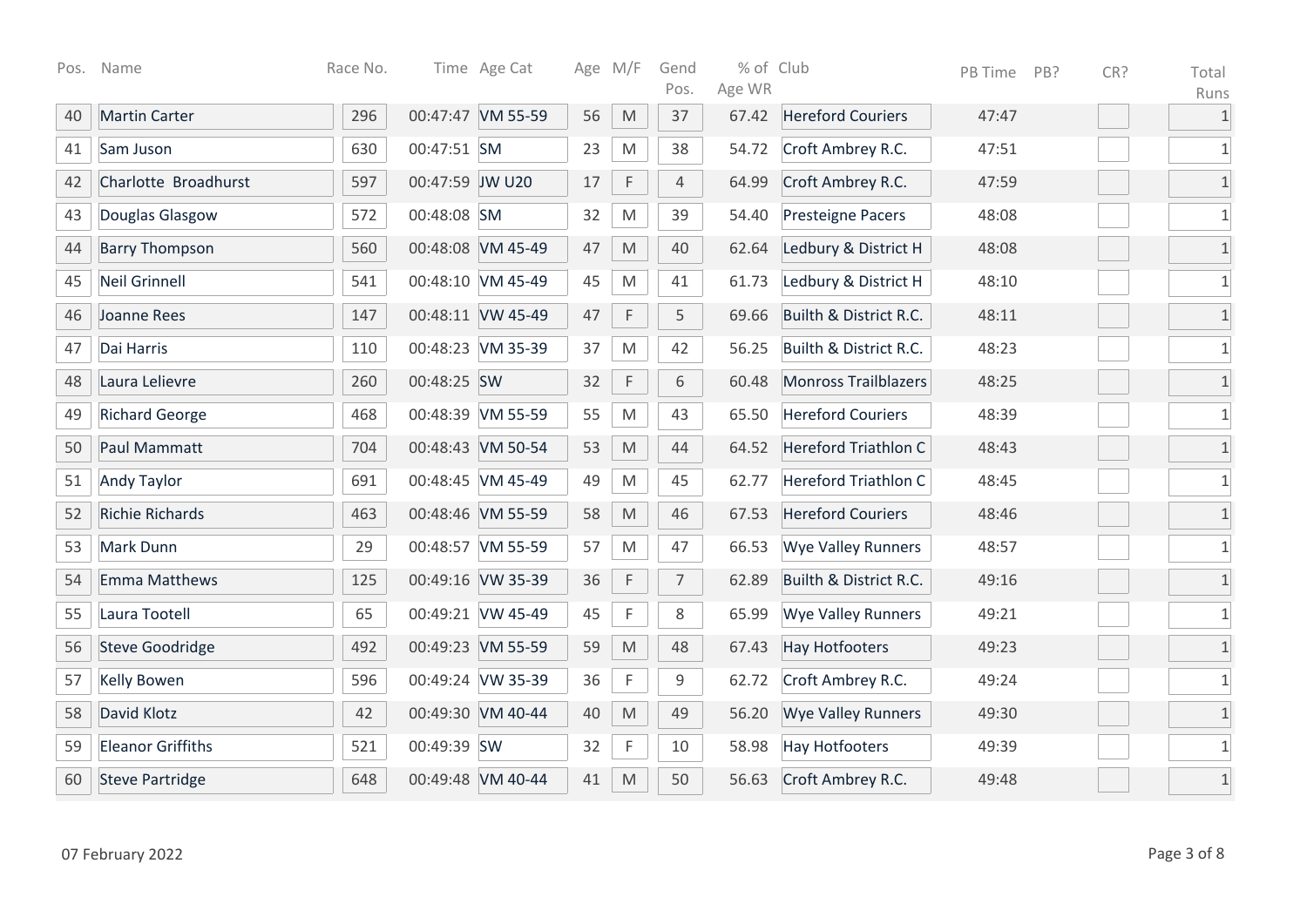| Pos. | Name                   | Race No. |             | Time Age Cat      |    | Age M/F                                                                                                    | Gend<br>Pos. | % of Club<br>Age WR |                             | PB Time | PB? | CR? | Total         |
|------|------------------------|----------|-------------|-------------------|----|------------------------------------------------------------------------------------------------------------|--------------|---------------------|-----------------------------|---------|-----|-----|---------------|
| 61   | Amy Rose Fulford       | 195      |             | 00:49:51 VW 45-49 | 47 | $\mathsf{F}$                                                                                               | 11           | 67.34               | <b>Ludlow Runners</b>       | 49:51   |     |     | Runs<br>$1\,$ |
| 62   | <b>Andrew Stephens</b> | 264      |             | 00:50:06 VM 45-49 | 47 | M                                                                                                          | 51           | 60.18               | <b>Monross Trailblazers</b> | 50:06   |     |     | $\mathbf{1}$  |
| 63   | <b>Daniel Spear</b>    | 431      | 00:50:36 SM |                   | 34 | M                                                                                                          | 52           | 51.75               | <b>Hereford Couriers</b>    | 50:36   |     |     | $\mathbf{1}$  |
| 64   | Jonathan Davey         | 317      |             | 00:50:51 VM 55-59 | 57 | $\mathsf{M}% _{T}=\mathsf{M}_{T}\!\left( a,b\right) ,\ \mathsf{M}_{T}=\mathsf{M}_{T}\!\left( a,b\right) ,$ | 53           | 64.04               | <b>Hereford Couriers</b>    | 50:51   |     |     | $1\,$         |
| 65   | Christina Plant        | 469      |             | 00:51:13 VW 35-39 | 37 | $\mathsf F$                                                                                                | 12           | 60.69               | <b>Hereford Couriers</b>    | 51:13   |     |     | $\mathbf{1}$  |
| 66   | Kate Jones             | 120      | 00:51:16 SW |                   | 28 | $\mathsf F$                                                                                                | 13           | 57.12               | Builth & District R.C.      | 51:16   |     |     | $\mathbf{1}$  |
| 67   | <b>Steve Mesham</b>    | 563      |             | 00:51:16 VM 50-54 | 50 | ${\sf M}$                                                                                                  | 54           | 60.11               | Presteigne Pacers           | 51:16   |     |     | $\mathbf{1}$  |
| 68   | <b>Peter Summers</b>   | 532      |             | 00:51:25 VM 35-39 | 35 | M                                                                                                          | 55           | 52.22               | <b>Hay Hotfooters</b>       | 51:25   |     |     | $1\,$         |
| 69   | <b>Clare Mallender</b> | 375      |             | 00:51:39 VW 40-44 | 44 | $\mathsf F$                                                                                                | 14           | 62.57               | <b>Hereford Couriers</b>    | 51:39   |     |     | $\mathbf{1}$  |
| 70   | Jenny Farrow           | 102      |             | 00:51:44 VW 45-49 | 45 | $\mathsf F$                                                                                                | 15           | 62.95               | Builth & District R.C.      | 51:44   |     |     | $\mathbf{1}$  |
| 71   | <b>Paddy Nugent</b>    | 51       |             | 00:52:33 VM 60-64 | 60 | M                                                                                                          | 56           | 64.03               | <b>Wye Valley Runners</b>   | 52:33   |     |     | $\mathbf{1}$  |
| 72   | <b>Ellie Smithers</b>  | 429      | 00:52:40 SW |                   | 25 | $\mathsf F$                                                                                                | 16           | 55.60               | <b>Hereford Couriers</b>    | 52:40   |     |     | $\mathbf{1}$  |
| 73   | <b>Thomas Powell</b>   | 219      |             | 00:52:52 VM 35-39 | 35 | M                                                                                                          | 57           | 50.79               | <b>Ludlow Runners</b>       | 52:52   |     |     | $\mathbf{1}$  |
| 74   | <b>Rob Connell</b>     | 306      |             | 00:53:01 VM 60-64 | 61 | $\mathsf{M}% _{T}=\mathsf{M}_{T}\!\left( a,b\right) ,\ \mathsf{M}_{T}=\mathsf{M}_{T}\!\left( a,b\right) ,$ | 58           | 63.88               | <b>Hereford Couriers</b>    | 53:01   |     |     | $\mathbf{1}$  |
| 75   | Anna Yapp              | 683      | 00:53:05 SW |                   | 21 | $\mathsf F$                                                                                                | 17           | 55.16               | Croft Ambrey R.C.           | 53:05   |     |     | $\mathbf{1}$  |
| 76   | David Millichap        | 640      |             | 00:53:17 VM 50-54 | 52 | M                                                                                                          | 59           | 58.59               | Croft Ambrey R.C.           | 53:17   |     |     | $\mathbf{1}$  |
| 77   | <b>Kate Green</b>      | 556      |             | 00:53:35 VW 55-59 | 55 | $\mathsf F$                                                                                                | 18           | 68.65               | Ledbury & District H        | 53:35   |     |     | $\mathbf{1}$  |
| 78   | <b>Adam Gray</b>       | 249      | 00:53:41 SM |                   | 26 | $\mathsf{M}% _{T}=\mathsf{M}_{T}\!\left( a,b\right) ,\ \mathsf{M}_{T}=\mathsf{M}_{T}\!\left( a,b\right) ,$ | 60           | 48.77               | <b>Monross Trailblazers</b> | 53:41   |     |     | $\mathbf{1}$  |
| 79   | Laura Perratt          | 216      | 00:53:53 SW |                   | 30 | $\mathsf F$                                                                                                | 19           | 54.35               | <b>Ludlow Runners</b>       | 53:53   |     |     | $\mathbf{1}$  |
| 80   | Christian Prynne       | 144      |             | 00:54:03 VM 50-54 | 50 | M                                                                                                          | 61           | 57.02               | Builth & District R.C.      | 54:03   |     |     | $1\,$         |
| 81   | David Williams         | 456      |             | 00:54:12 VM 55-59 | 59 | M                                                                                                          | 62           | 61.44               | <b>Hereford Couriers</b>    | 54:12   |     |     | $\mathbf{1}$  |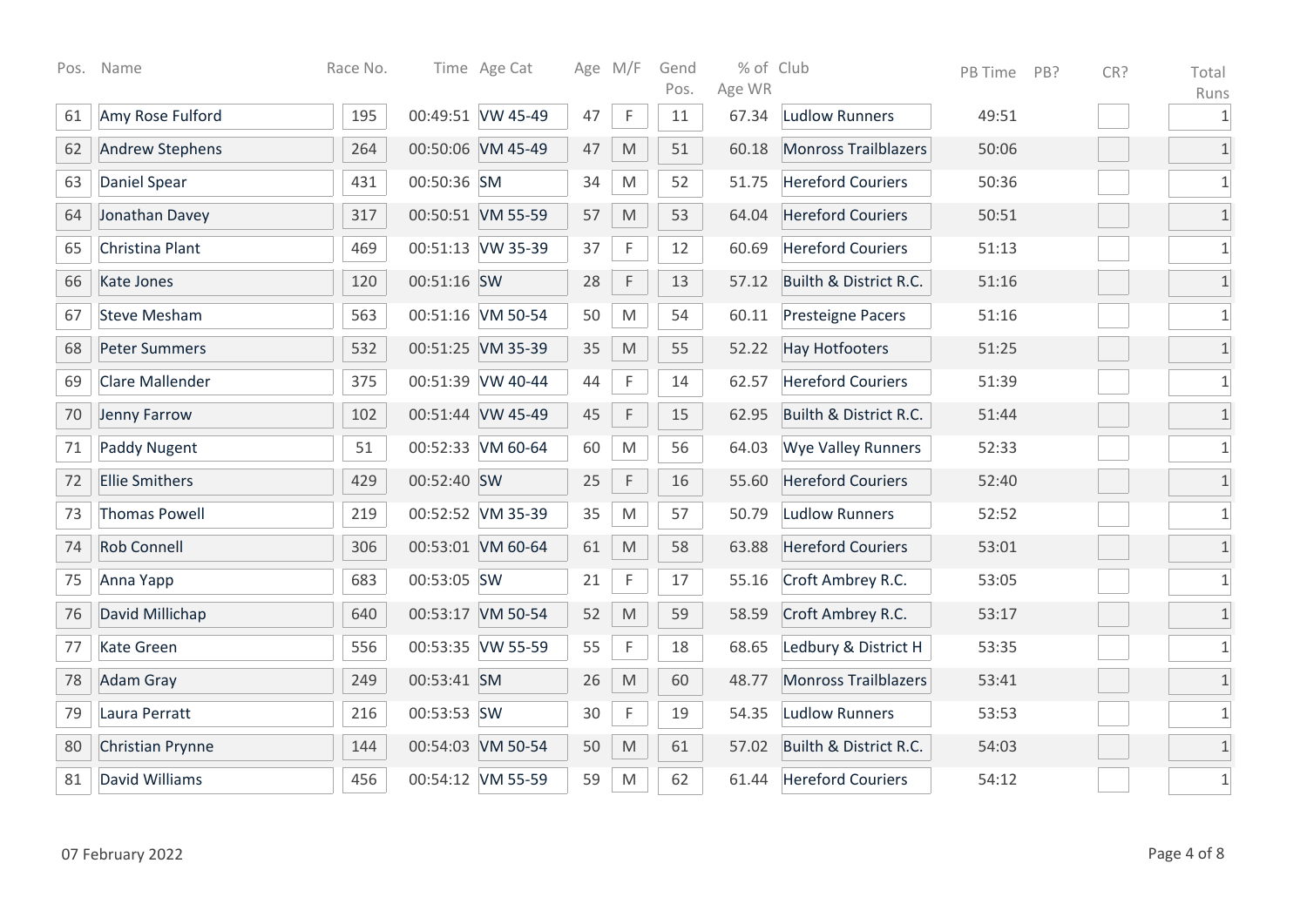| Pos. | Name                   | Race No.    |             | Time Age Cat      |    | Age M/F                                                                                                    | Gend<br>Pos. | % of Club<br>Age WR |                             | PB Time | PB? | CR? | Total                |
|------|------------------------|-------------|-------------|-------------------|----|------------------------------------------------------------------------------------------------------------|--------------|---------------------|-----------------------------|---------|-----|-----|----------------------|
| 82   | <b>Roland Preece</b>   | 658         |             | 00:54:18 VM 55-59 | 55 | M                                                                                                          | 63           | 58.69               | Croft Ambrey R.C.           | 54:18   |     |     | Runs<br>$\mathbf{1}$ |
| 83   | <b>Mick Collins</b>    | 481         |             | 00:54:47 VM 55-59 | 56 | ${\sf M}$                                                                                                  | 64           | 58.81               | <b>Hay Hotfooters</b>       | 54:47   |     |     | $1\,$                |
| 84   | Neil Taylor            | 669         |             | 00:54:52 VM 60-64 | 64 | M                                                                                                          | 65           | 62.85               | Croft Ambrey R.C.           | 54:52   |     |     | $1\,$                |
| 85   | Vanessa Ward           | 267         | 00:54:57 SW |                   | 34 | $\mathsf F$                                                                                                | 20           | 53.29               | <b>Monross Trailblazers</b> | 54:57   |     |     | $\mathbf 1$          |
| 86   | Emma Stewardson        | 225         |             | 00:55:11 VW 40-44 | 43 | $\mathsf F$                                                                                                | 21           | 58.17               | <b>Ludlow Runners</b>       | 55:11   |     |     | $\mathbf 1$          |
| 87   | <b>Abbie Smithers</b>  | 430         | 00:55:44 SW |                   | 24 | $\mathsf F$                                                                                                | 22           | 52.54               | <b>Hereford Couriers</b>    | 55:44   |     |     | $1\,$                |
| 88   | <b>Kevin Dunster</b>   | 531         |             | 00:55:44 VM 55-59 | 59 | ${\sf M}$                                                                                                  | 66           | 59.75               | <b>Hay Hotfooters</b>       | 55:44   |     |     | $\overline{1}$       |
| 89   | <b>Steve Herington</b> | 344         |             | 00:55:53 VM 70-74 | 73 | M                                                                                                          | 67           | 69.58               | <b>Hereford Couriers</b>    | 55:53   |     |     | $\mathbf 1$          |
| 90   | James Hinton           | 200         |             | 00:55:57 VM 45-49 | 46 | $\mathsf{M}% _{T}=\mathsf{M}_{T}\!\left( a,b\right) ,\ \mathsf{M}_{T}=\mathsf{M}_{T}\!\left( a,b\right) ,$ | 68           | 53.53               | <b>Ludlow Runners</b>       | 55:57   |     |     | $\mathbf{1}$         |
| 91   | Alexander Brown        | 84          |             | 00:56:04 VM 50-54 | 54 | M                                                                                                          | 69           | 56.45               | Builth & District R.C.      | 56:04   |     |     | 1                    |
| 92   | Peter Cartwright       | 186         |             | 00:56:14 VM 65-69 | 65 | M                                                                                                          | 70           | 61.71               | <b>Ludlow Runners</b>       | 56:14   |     |     | $\overline{1}$       |
| 93   | <b>Tony Champken</b>   | $\mathsf 9$ |             | 00:56:17 VM 65-69 | 65 | M                                                                                                          | 71           | 61.65               | <b>Wye Valley Runners</b>   | 56:17   |     |     | $1\,$                |
| 94   | David Green            | 338         |             | 00:56:29 VM 50-54 | 54 | ${\sf M}$                                                                                                  | 72           | 56.03               | <b>Hereford Couriers</b>    | 56:29   |     |     | $1\,$                |
| 95   | Liza Austin            | 589         |             | 00:56:33 VW 55-59 | 57 | $\mathsf{F}$                                                                                               | 23           | 65.87               | Croft Ambrey R.C.           | 56:33   |     |     | $\mathbf 1$          |
| 96   | Paul Parker            | 213         |             | 00:56:35 VM 45-49 | 49 | $\mathsf{M}% _{T}=\mathsf{M}_{T}\!\left( a,b\right) ,\ \mathsf{M}_{T}=\mathsf{M}_{T}\!\left( a,b\right) ,$ | 73           | 54.08               | <b>Ludlow Runners</b>       | 56:35   |     |     | $\overline{1}$       |
| 97   | John Jaspers           | 356         |             | 00:56:48 VM 50-54 | 51 | M                                                                                                          | 74           | 54.61               | <b>Hereford Couriers</b>    | 56:48   |     |     | $1\,$                |
| 98   | Jane Hayde             | 34          |             | 00:57:11 VW 35-39 | 38 | $\mathsf F$                                                                                                | 24           | 54.56               | <b>Wye Valley Runners</b>   | 57:11   |     |     | $\mathbf 1$          |
| 99   | Jo Marriott            | 639         |             | 00:57:25 VW 50-54 | 53 | $\mathsf F$                                                                                                | 25           | 62.90               | Croft Ambrey R.C.           | 57:25   |     |     | $\mathbf{1}$         |
| 100  | Victoria Woodhall      | 458         |             | 00:57:37 VW 45-49 | 46 | $\mathsf F$                                                                                                | 26           | 57.39               | <b>Hereford Couriers</b>    | 57:37   |     |     | $\mathbf{1}$         |
| 101  | Lorna Shaw             | 60          |             | 00:57:53 VW 60-64 | 61 | $\mathsf F$                                                                                                | 27           | 66.89               | <b>Wye Valley Runners</b>   | 57:53   |     |     | 1                    |
| 102  | Dave Barrett           | 595         |             | 00:58:16 VM 50-54 | 54 | M                                                                                                          | 75           | 54.32               | Croft Ambrey R.C.           | 58:16   |     |     | $1\,$                |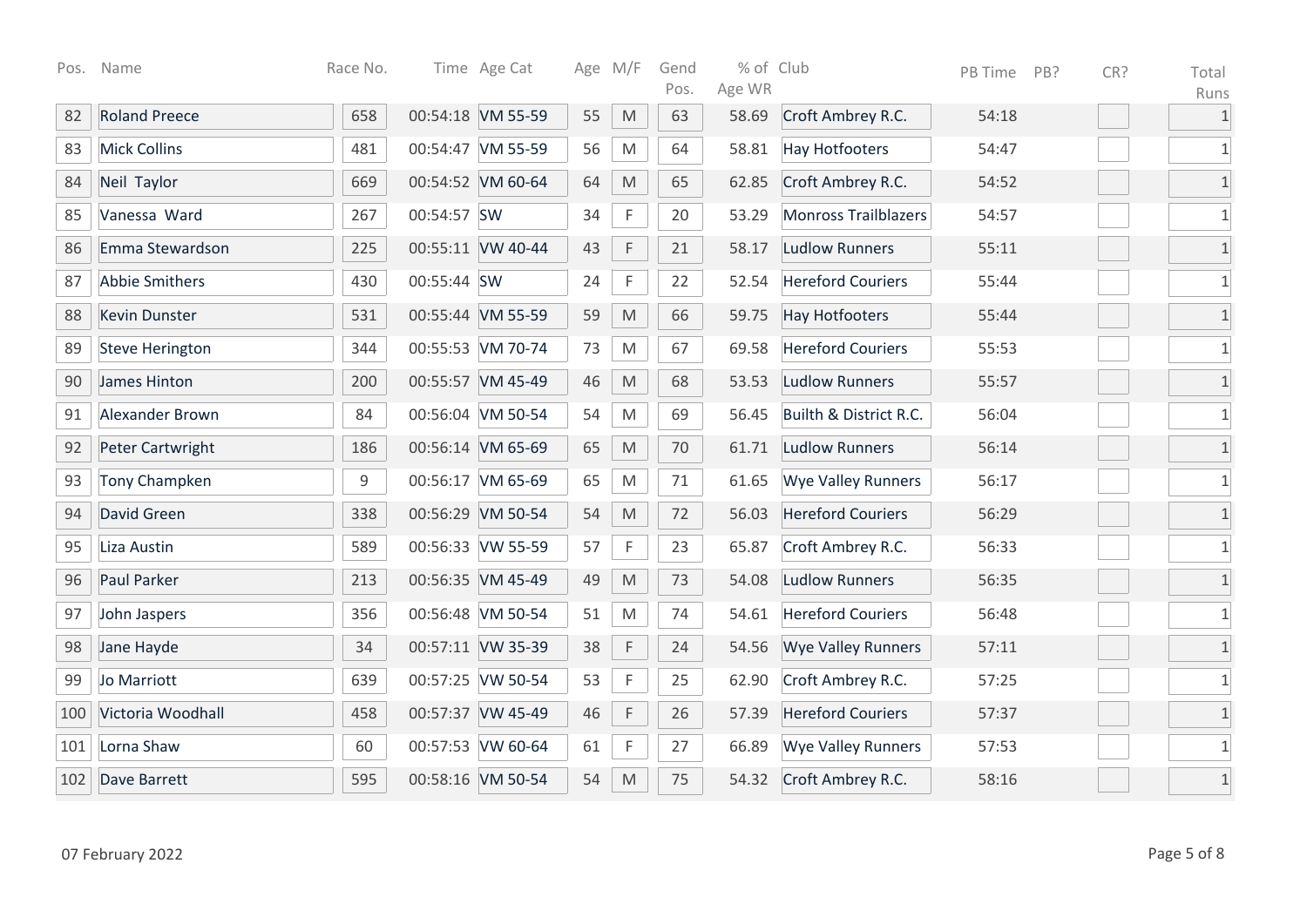| Pos. | Name                  | Race No. |             | Time Age Cat      |    | Age M/F                                                                                                    | Gend<br>Pos. | % of Club<br>Age WR |                             | PB Time | PB? | CR? | Total                |
|------|-----------------------|----------|-------------|-------------------|----|------------------------------------------------------------------------------------------------------------|--------------|---------------------|-----------------------------|---------|-----|-----|----------------------|
| 103  | <b>Sharon Collins</b> | 482      |             | 00:58:18 VW 55-59 | 57 | $\mathsf{F}$                                                                                               | 28           | 63.89               | <b>Hay Hotfooters</b>       | 58:18   |     |     | Runs<br>$\mathbf{1}$ |
| 104  | lan Price             | 660      |             | 00:58:23 VM 70-74 | 73 | $\mathsf{M}% _{T}=\mathsf{M}_{T}\!\left( a,b\right) ,\ \mathsf{M}_{T}=\mathsf{M}_{T}\!\left( a,b\right) ,$ | 76           | 66.60               | Croft Ambrey R.C.           | 58:23   |     |     | $1\,$                |
| 105  | <b>Kevin Barnes</b>   | 282      |             | 00:58:34 VM 55-59 | 58 | ${\sf M}$                                                                                                  | 77           | 56.23               | <b>Hereford Couriers</b>    | 58:34   |     |     | $1\,$                |
| 106  | Gunvor Troelsen       | 161      |             | 00:58:45 VW 55-59 | 57 | $\mathsf F$                                                                                                | 29           | 63.40               | Builth & District R.C.      | 58:45   |     |     | $\overline{1}$       |
| 107  | Nicola Tyler          | 439      |             | 00:58:47 VW 50-54 | 51 | $\mathsf F$                                                                                                | 30           | 60.28               | <b>Hereford Couriers</b>    | 58:47   |     |     | $1\,$                |
| 108  | Samantha Harper       | 623      |             | 00:58:48 VW 45-49 | 47 | $\mathsf F$                                                                                                | 31           | 57.09               | Croft Ambrey R.C.           | 58:48   |     |     | $\mathbf{1}$         |
| 109  | Olivia Moses          | 644      | 00:58:51 SW |                   | 23 | F                                                                                                          | 32           | 49.76               | Croft Ambrey R.C.           | 58:51   |     |     | $1\,$                |
| 110  | <b>Kate Platt</b>     | 526      |             | 00:59:06 VW 45-49 | 46 | $\mathsf F$                                                                                                | 33           | 55.95               | <b>Hay Hotfooters</b>       | 59:06   |     |     | $\mathbf 1$          |
| 111  | Emma Clarke           | 239      | 00:59:20 SW |                   | 24 | $\mathsf F$                                                                                                | 34           | 49.35               | <b>Ludlow Runners</b>       | 59:20   |     |     | $1\,$                |
| 112  | <b>Robert Price</b>   | 142      |             | 00:59:28 VM 45-49 | 49 | M                                                                                                          | 78           | 51.46               | Builth & District R.C.      | 59:28   |     |     | $\mathbf{1}$         |
| 113  | Colin Lancaster       | 203      |             | 00:59:44 VM 60-64 | 60 | M                                                                                                          | 79           | 56.33               | <b>Ludlow Runners</b>       | 59:44   |     |     | $\mathbf 1$          |
| 114  | <b>Mike Shaw</b>      | 698      |             | 00:59:50 VM 70-74 | 70 | $\mathsf{M}% _{T}=\mathsf{M}_{T}\!\left( a,b\right) ,\ \mathsf{M}_{T}=\mathsf{M}_{T}\!\left( a,b\right) ,$ | 80           | 63.62               | <b>Hereford Triathlon C</b> | 59:50   |     |     | $\mathbf{1}$         |
| 115  | <b>Bryony Dean</b>    | 320      |             | 01:00:35 VW 45-49 | 46 | $\mathsf F$                                                                                                | 35           | 54.58               | <b>Hereford Couriers</b>    | 00:35   |     |     | 1                    |
| 116  | <b>Phillip Harris</b> | 111      |             | 01:00:43 VM 35-39 | 39 | M                                                                                                          | 81           | 45.48               | Builth & District R.C.      | 00:43   |     |     | $\overline{1}$       |
| 117  | David Sutherland      | 158      |             | 01:00:44 VM 60-64 | 64 | M                                                                                                          | 82           | 56.78               | Builth & District R.C.      | 00:44   |     |     | $\mathbf{1}$         |
| 118  | Ed Hogan              | 558      |             | 01:00:58 VM 40-44 | 43 | $\mathsf{M}% _{T}=\mathsf{M}_{T}\!\left( a,b\right) ,\ \mathsf{M}_{T}=\mathsf{M}_{T}\!\left( a,b\right) ,$ | 83           | 47.51               | Ledbury & District H        | 00:58   |     |     | $1\,$                |
| 119  | Clive Richardson      | 221      |             | 01:01:18 VM 65-69 | 65 | M                                                                                                          | 84           | 56.61               | <b>Ludlow Runners</b>       | 01:18   |     |     | $1\,$                |
| 120  | <b>Emily Gould</b>    | 197      | 01:01:30 SW |                   | 28 | $\mathsf F$                                                                                                | 36           | 47.62               | <b>Ludlow Runners</b>       | 01:30   |     |     | $\mathbf{1}$         |
| 121  | <b>Bronwen Preece</b> | 656      | 01:01:35 SW |                   | 26 | $\mathsf F$                                                                                                | 37           | 47.55               | Croft Ambrey R.C.           | 01:35   |     |     | $\mathbf 1$          |
| 122  | <b>Saul Phillips</b>  | 218      |             | 01:01:41 VM 40-44 | 41 | M                                                                                                          | 85           | 45.72               | <b>Ludlow Runners</b>       | 01:41   |     |     | $\mathbf{1}$         |
| 123  | Nicola Goodwin        | 737      |             | 01:01:47 VW 45-49 | 47 | $\mathsf{F}$                                                                                               | 38           | 54.33               | <b>Hereford Triathlon C</b> | 01:47   |     |     | $\mathbf 1$          |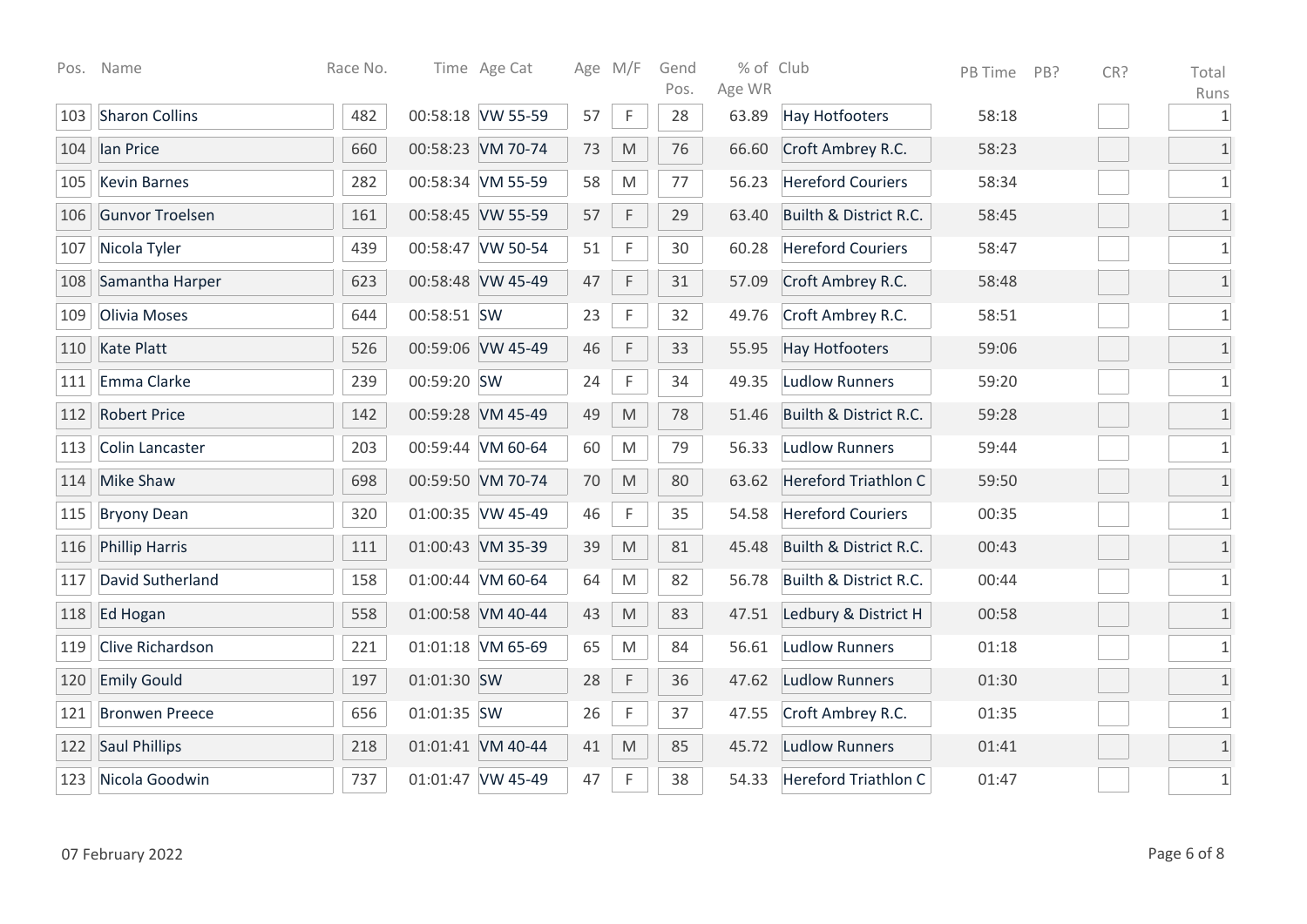| Pos. | Name                     | Race No. |             | Time Age Cat      |    | Age M/F                                                                                                    | Gend<br>Pos. | % of Club<br>Age WR |                             | PB Time | PB? | CR? | Total                |
|------|--------------------------|----------|-------------|-------------------|----|------------------------------------------------------------------------------------------------------------|--------------|---------------------|-----------------------------|---------|-----|-----|----------------------|
| 124  | Gary Gunner              | 618      |             | 01:01:57 VM 75-79 | 75 | M                                                                                                          | 86           | 63.63               | Croft Ambrey R.C.           | 01:57   |     |     | Runs<br>$\mathbf{1}$ |
| 125  | <b>Sue Bissell</b>       | 734      |             | 01:02:10 VW 60-64 | 60 | $\mathsf F$                                                                                                | 39           | 61.07               | <b>Hereford Triathlon C</b> | 02:10   |     |     | $\mathbf 1$          |
| 126  | Sahrah Wilding           | 576      |             | 01:02:52 VW 50-54 | 54 | $\mathsf F$                                                                                                | 40           | 57.98               | <b>Presteigne Pacers</b>    | 02:52   |     |     | $1\,$                |
| 127  | Ange Price               | 507      |             | 01:03:29 VW 50-54 | 51 | $\mathsf F$                                                                                                | 41           | 55.82               | <b>Hay Hotfooters</b>       | 03:29   |     |     | $\mathbf{1}$         |
| 128  | Oliver Cameron-Swann     | 685      |             | 01:03:33 VM 45-49 | 47 | $\mathsf{M}% _{T}=\mathsf{M}_{T}\!\left( a,b\right) ,\ \mathsf{M}_{T}=\mathsf{M}_{T}\!\left( a,b\right) ,$ | 87           | 47.44               | Croft Ambrey R.C.           | 03:33   |     |     | $\mathbf 1$          |
| 129  | Guy Whitmarsh            | 674      |             | 01:04:26 VM 75-79 | 77 | M                                                                                                          | 88           | 63.19               | Croft Ambrey R.C.           | 04:26   |     |     | $1\,$                |
| 130  | <b>Tina Cartwright</b>   | 187      |             | 01:04:31 VW 60-64 | 64 | $\mathsf F$                                                                                                | 42           | 63.45               | <b>Ludlow Runners</b>       | 04:31   |     |     | $\overline{1}$       |
| 131  | <b>Stuart Gamble</b>     | 240      |             | 01:04:42 VM 45-49 | 47 | M                                                                                                          | 89           | 46.60               | <b>Ludlow Runners</b>       | 04:42   |     |     | $\mathbf 1$          |
| 132  | <b>Hollie Francis</b>    | 330      | 01:04:51 SW |                   | 31 | $\mathsf F$                                                                                                | 43           | 45.16               | <b>Hereford Couriers</b>    | 04:51   |     |     | $\mathbf{1}$         |
| 133  | lan Foster               | 692      |             | 01:05:23 VM 50-54 | 50 | M                                                                                                          | 90           | 47.13               | <b>Hereford Triathlon C</b> | 05:23   |     |     | 1                    |
| 134  | <b>Caroline Prentice</b> | 183      |             | 01:05:25 VW 50-54 | 53 | $\mathsf F$                                                                                                | 44           | 55.21               | <b>Ludlow Runners</b>       | 05:25   |     |     | $\overline{1}$       |
| 135  | <b>Louise Reeves</b>     | 661      |             | 01:05:55 VW 40-44 | 44 | $\mathsf F$                                                                                                | 45           | 49.03               | Croft Ambrey R.C.           | 05:55   |     |     | $1\,$                |
| 136  | Rachel Bannister         | 554      |             | 01:05:59 VW 45-49 | 45 | $\mathsf F$                                                                                                | 46           | 49.36               | Ledbury & District H        | 05:59   |     |     | $1\,$                |
| 137  | <b>Sally Yapp</b>        | 684      |             | 01:06:20 VW 40-44 | 42 | $\mathsf{F}$                                                                                               | 47           | 48.04               | Croft Ambrey R.C.           | 06:20   |     |     | $\mathbf 1$          |
| 138  | Tom Boog-Scott           | 235      |             | 01:06:30 VM 70-74 | 72 | $\mathsf{M}% _{T}=\mathsf{M}_{T}\!\left( a,b\right) ,\ \mathsf{M}_{T}=\mathsf{M}_{T}\!\left( a,b\right) ,$ | 91           | 58.07               | <b>Ludlow Runners</b>       | 06:30   |     |     | $\overline{1}$       |
| 139  | Sian Champken            | $\,8\,$  |             | 01:06:40 VW 50-54 | 51 | $\mathsf{F}$                                                                                               | 48           | 53.15               | <b>Wye Valley Runners</b>   | 06:40   |     |     | $1\,$                |
| 140  | <b>Alison Benwell</b>    | 180      |             | 01:07:29 VW 55-59 | 58 | $\mathsf F$                                                                                                | 49           | 55.54               | <b>Ludlow Runners</b>       | 07:29   |     |     | $\overline{1}$       |
| 141  | <b>Tony Stanley</b>      | 224      |             | 01:08:23 VM 60-64 | 63 | M                                                                                                          | 92           | 50.13               | <b>Ludlow Runners</b>       | 08:23   |     |     | $\mathbf{1}$         |
| 142  | Mike Haywood             | 624      |             | 01:08:31 VM 55-59 | 59 | $\mathsf{M}% _{T}=\mathsf{M}_{T}\!\left( a,b\right) ,\ \mathsf{M}_{T}=\mathsf{M}_{T}\!\left( a,b\right) ,$ | 93           | 48.60               | Croft Ambrey R.C.           | 08:31   |     |     | $\mathbf{1}$         |
| 143  | <b>Stephanie King</b>    | 631      |             | 01:09:28 VW 55-59 | 57 | $\mathsf F$                                                                                                | 50           | 53.62               | Croft Ambrey R.C.           | 09:28   |     |     | 1                    |
| 144  | Stephen Hobson           | 347      |             | 01:10:26 VM 60-64 | 61 | M                                                                                                          | 94           | 48.08               | <b>Hereford Couriers</b>    | 10:26   |     |     | $1\,$                |